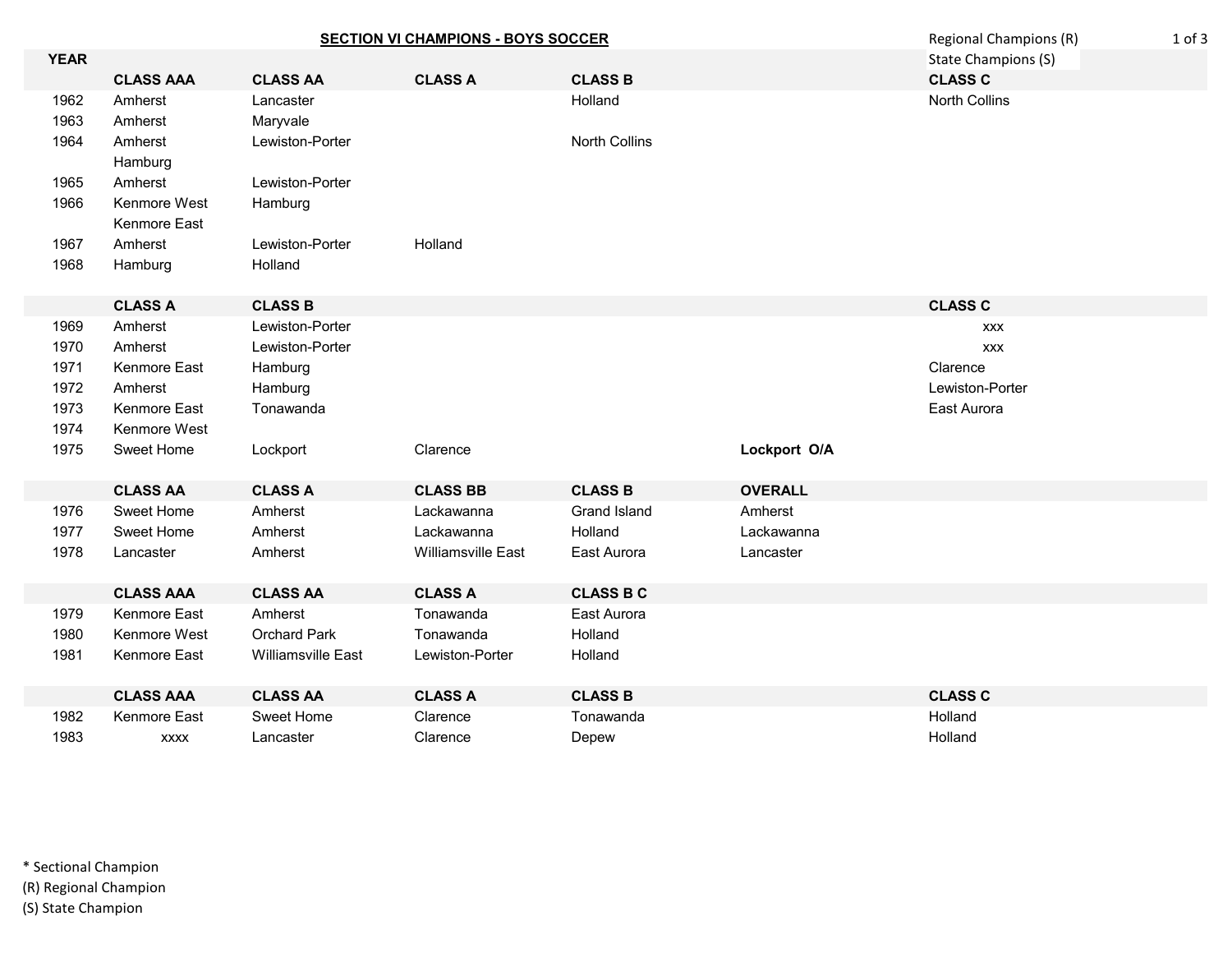|             | <b>SECTION VI CHAMPIONS - BOYS SOCCER</b> |                            |                    | Regional Champions (R)<br>$2$ of $3$ |                            |                      |
|-------------|-------------------------------------------|----------------------------|--------------------|--------------------------------------|----------------------------|----------------------|
| <b>YEAR</b> |                                           |                            |                    |                                      | <b>State Champions (S)</b> |                      |
|             | <b>CLASS AA</b>                           | <b>CLASS A</b>             | <b>CLASS BB</b>    | <b>CLASS B</b>                       | <b>CLASS C</b>             |                      |
| 1984        | Lancaster                                 | <b>Williamsville North</b> | Clarence           | Fredonia                             | <b>North Collins</b>       |                      |
| 1985        | W. Seneca West                            | <b>Williamsville North</b> | Lewiston-Porter    | Fredonia                             | Holland                    |                      |
|             | <b>CLASS A</b>                            | <b>CLASS B</b>             |                    |                                      | <b>CLASS C</b>             | <b>CLASS D</b>       |
| 1989        | <b>Williamsville North</b>                | <b>Williamsville East</b>  |                    |                                      | Randolph                   | <b>North Collins</b> |
| 1990        | Sweet Home                                | Lewiston-Porter            |                    |                                      | Holland                    | <b>North Collins</b> |
|             | <b>CLASS A</b>                            | <b>CLASS B1</b>            | <b>CLASS B2</b>    |                                      | <b>CLASS C</b>             | <b>CLASS D</b>       |
| 1991        | Sweet Home                                | Lewiston-Porter            | Tonawanda          |                                      | <b>City Honors</b>         | <b>North Collins</b> |
| 1992        | <b>Williamsville North</b>                | Lewiston-Porter            | Olean              |                                      | Salamanca                  | <b>North Collins</b> |
| 1993        | Sweet Home                                | Lewiston-Porter            | East Aurora        |                                      | <b>City Honors</b>         | North Collins        |
| 1994        | Kenmore West                              | <b>Williamsville East</b>  | East Aurora        |                                      | Wilson                     | North Collins        |
| 1995        | Hamburg                                   | Williamsville East         | East Aurora        |                                      | <b>City Honors</b>         | North Collins        |
|             | <b>CLASS A</b>                            | <b>CLASS B1</b>            | <b>CLASS B2</b>    |                                      | <b>CLASS C</b>             | <b>CLASS D</b>       |
| 1996        | Lake Shore                                | <b>Williamsville East</b>  | Allegany-Limestone |                                      | <b>City Honors</b>         | <b>North Collins</b> |
| 1997        | Sweet Home                                | Grand Island               | Southwestern       |                                      | Allegany-Limestone         | Ripley               |
|             | <b>CLASS A</b>                            | <b>CLASS B</b>             |                    |                                      | <b>CLASS C</b>             | <b>CLASS D</b>       |
| 1998        | Clarence                                  | Williamsville South        |                    |                                      | Chautauqua Lake            | Hinsdale             |
|             | <b>CLASS A</b>                            | <b>CLASS B1</b>            | <b>CLASS B2</b>    |                                      | <b>CLASS C</b>             | <b>CLASS D</b>       |
| 1999        | Lancaster                                 | Williamsville South        | Newfane            |                                      | Chautauqua Lake            | Cattaraugus          |
| 2000        | Kenmore East                              | <b>Williamsville East</b>  | East Aurora        |                                      | <b>City Honors</b>         | Maple Grove          |
|             | <b>CLASS A</b>                            | <b>CLASS B</b>             |                    |                                      | <b>CLASS C</b>             | <b>CLASS D</b>       |
| 2001        | Clarence                                  | <b>Williamsville East</b>  |                    |                                      | Wilson                     | <b>North Collins</b> |
| 2002        | Lockport                                  | <b>Iroquois</b>            |                    |                                      | <b>Silver Creek</b>        | Panama               |
| 2003        | Kenmore East                              | <b>Grand Island</b>        |                    |                                      | Holland                    | Panama               |